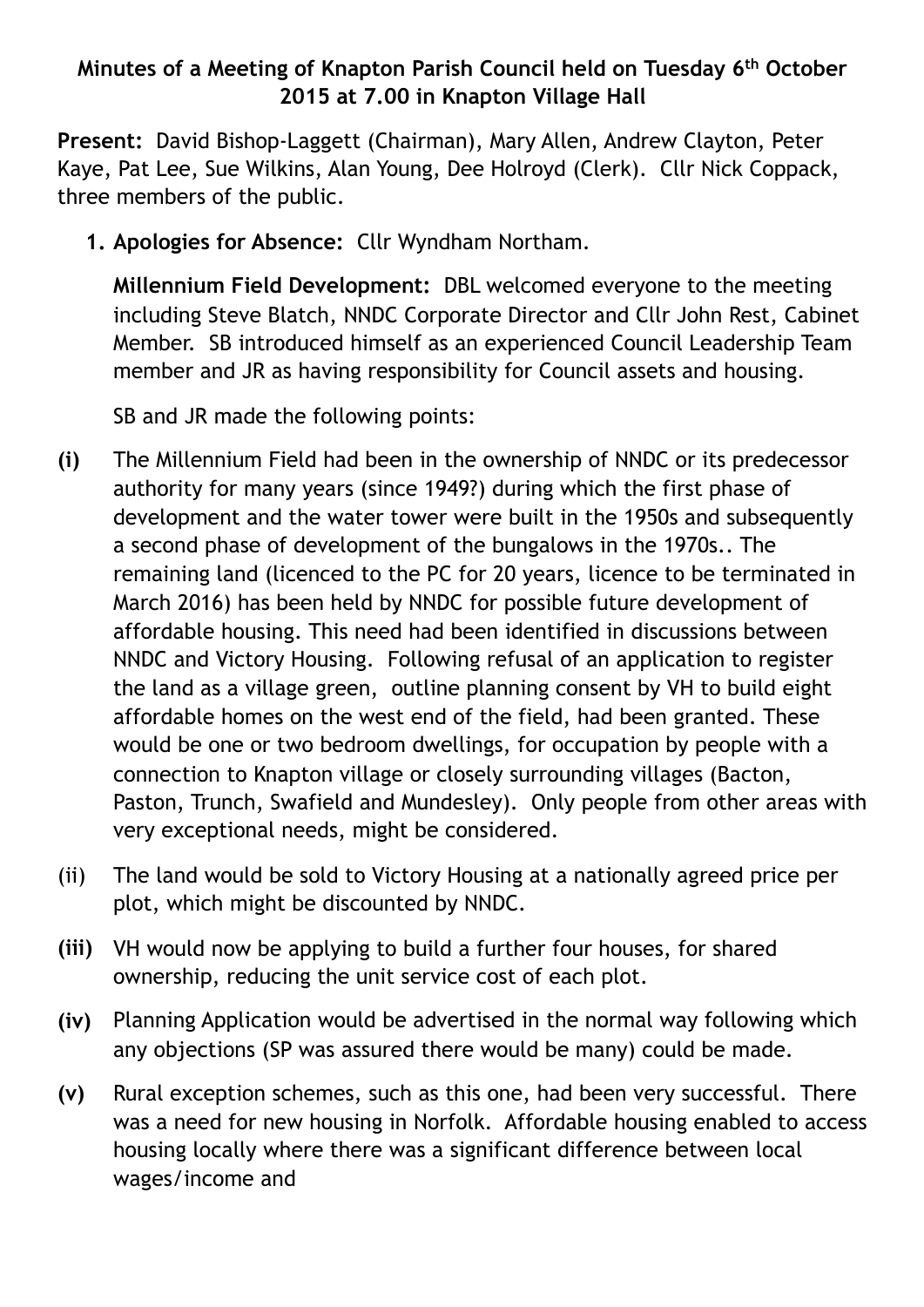house prices. People to get onto the property ladder. NNDC had to make the best use of all its assets following dramatic cut backs in funding and changes in policy after the May elections.

- **(vi)** Had the PC put in a formal application for the land? This was put in letters to Duncan Ellis and Sheila Oxtoby in August 2015. Did the PC have a specific purpose for the land. A new village hall (which had been mentioned in the past) would cost in the region of £800,000. AY said the hope was to build three houses and to use the ultimate rental income for the benefit of the village.
- (vii) Village amenities were the allotments and Madra. The Mens Club (in private ownership) might be subject to an enforcement notice if it was neglected and unoccupied.
- (viii) NNDC would allow the continued use by the PC of the part of the land used as a car park and the site of the beacon.
- (ix) NNDC confirmed that once they had taken the land back they would be responsible for the maintenance of the grass and hedges which would be kept in a tidy state. Any other land remaining after development might be left as a village green.

DBL said there had been a well attended public meeting (Jan 2012) concerning the Millennium Field at which Faith Davies (enabling officer NNDC) had said that a large part of the land would remain free to either be handed back to the village for other development such as a new village hall. On this basis the PC had continued to co-operate with VH. There would be substantial objections to any extension of the development.

Council members expressed their surprise at the decision not to honour the verbal commitment to `gift` three services plots to the village of Knapton made by NNDC`s representative at the well supported public meeting hosted by NNDC and Victory Housing and held in Knapton in April, 2013. Further, Council members abhor the decision by NNDC not to do so because of the absence of documentation and were of the opinion that this eroded any confidence that the members of the Council had in the present management of NNDC. The Council appreciated the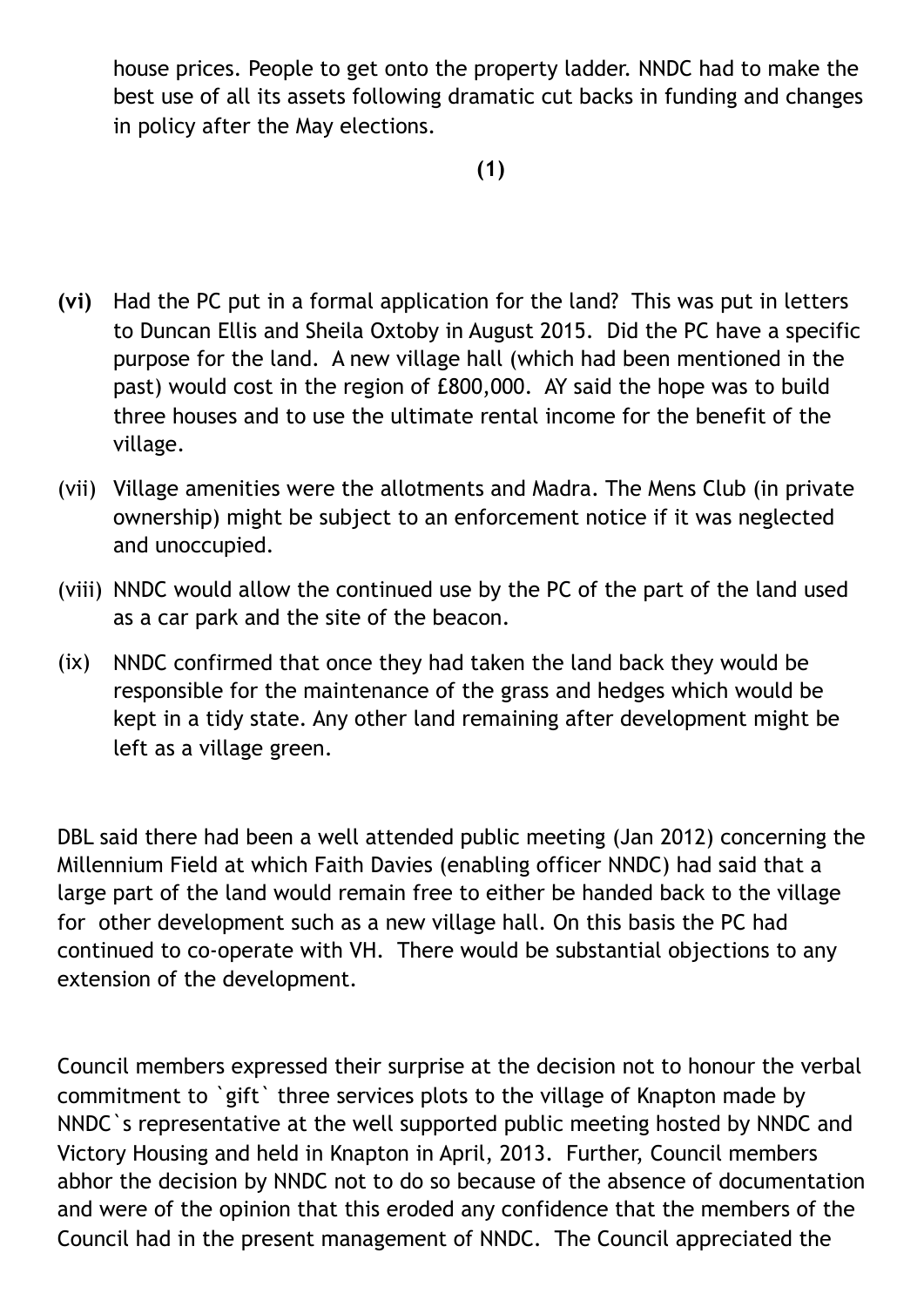necessity for affordable housing and had given NNDC/Victory Housing their full support for the proposed project but were of the opinion that NNDC had demonstrably failed in their undertaking to honour the verbal commitment expressed in the 2012 and 2013 meetings.

DBL thanked Cllrs Steve Blatch and John Rest for coming and they left the meeting at 8.15pm.

(1)

Cllr Nick Coppack hoped the PC had appreciated the visit by Cllrs SB and JR. NC was here as a mouthpiece for the PC and would be able to talk to the relevant planning officer when the VH application was put in. NC had gone on a recent tour and seen how housing in North Norfolk was developing. This included award winning affordable housing in Wells and wind turbines off the coast, now a huge industry. The NNDC five year plan was completed. NC left the meeting at 8.25pm.

- **2. Minutes of the Meeting held on 1st September 2015:** were agreed, proposed MA, seconded PC and signed by the Chairman.
- **3. Matters Arising:** AY would contact Trevor Fuller re cutting back the hedges.
- **4. Declarations of Interest:** None.
- **5. Finance:** The clerk reported a credit balance of £3725 with no outstanding accounts. Two cheques (clerk and Mazars), were signed. The latest spread sheet would be e mailed to the PC.
- **6. Footpath to Mundesley:** AC had asked for the necessary strips of land to be left after harvest. This had been done except where sugar beet remained. DBL suggested rolling the land. It was felt walking over it would be sufficient.
- **7. Land at Fourways, Mundesley:** A completed Land Registry Transfer of Title had been received from Mundesley PC`s solicitor (Hansells) and circulated to the PC. This to be returned with PC approval. All agreed.
- **8. Madra:** PL had looked at the slide. He estimated cost of repair at about £250. AY would look at it and give his opinion at the next meeting.
- **9. Correspondence Received:** was circulated.
- **10. Any Other Business:** (i) DBL had written to Cllr Nick Coppack about the number of cats kept at an address in School Close. NC had been to see